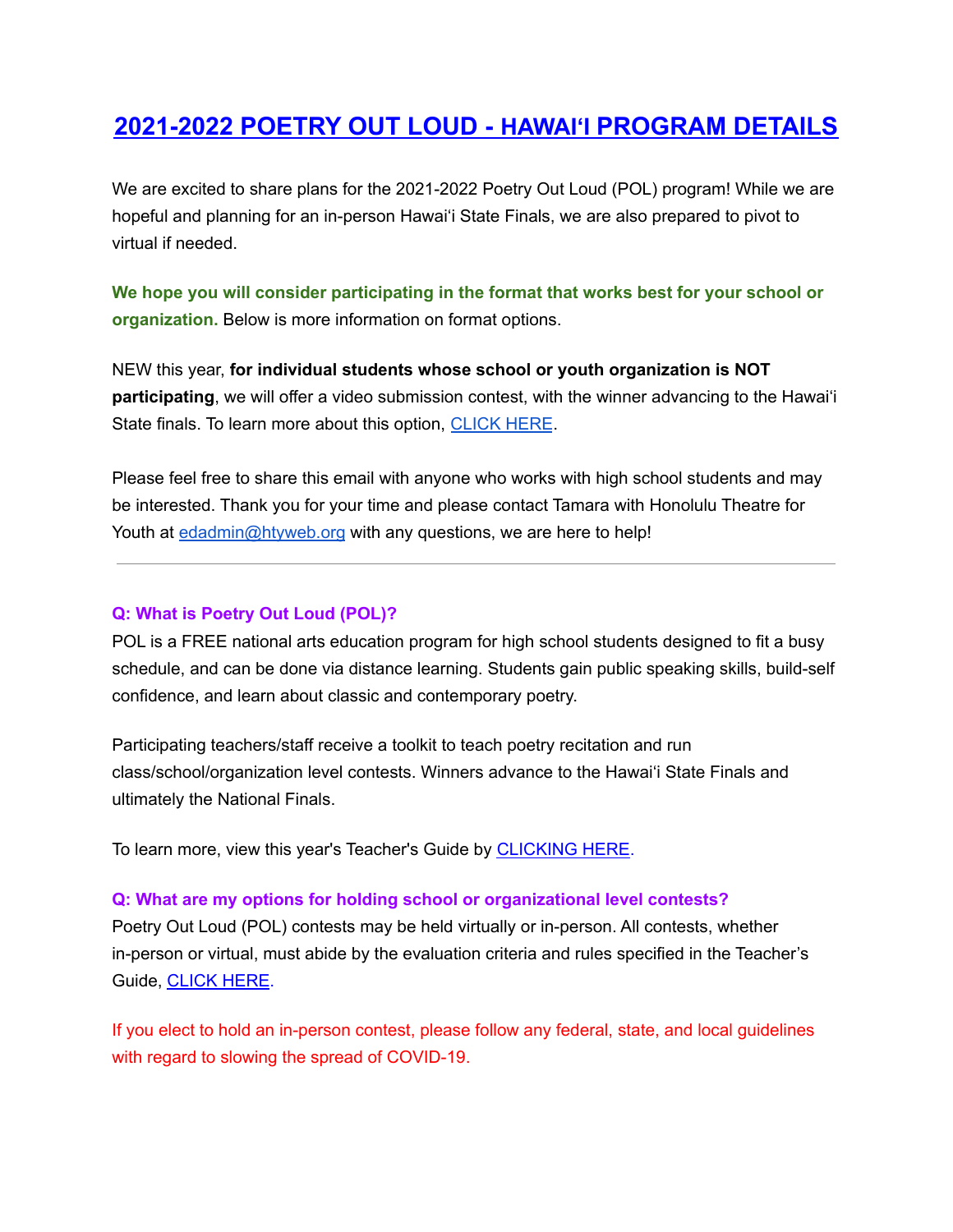#### **Ideas to administer a virtual POL contest are outlined below.**

- Video submission contest: Each student records and saves each recitation as a separate video file. Students send video(s) via email or a file sharing platform (i.e. Dropbox, WeTransfer, etc.) to the POL organizer. The organizer reviews submissions to ensure the videos meet film requirements and then forward to the judges for their review. Contest judges and the accuracy judge must provide scores for each criteria and review independently—the same as is done for live competitions.Organizers set a deadline for judges to submit scores and then tally the scores. For video submission contests, videos must not be edited, but students may record their recitations more than once and send their best recording for each recitation.
- Recording one-on-one on video platform: The organizer meets with each student competitor individually over a video platform (i.e. Zoom, Skype, etc.) with the accuracy judge and prompter. The student recites their poem(s) live for the organizer while each recitation is being recorded. Recordings of recitations are sent to contest judges to review and provide scores. Judges must provide scores for each criteria and review independently.
- Live contest on video platform: The organizer holds a live POL contest over a video platform (i.e. Zoom, Skype, etc.) The contest follows as an in-person contest would. Judges submit scores for each criteria to the contest organizer to be tallied; winners and runners-up announced at the end of contest.

#### **Q: What will the format be for the Hawaiʻi State Finals?**

We are planning to hold an in-person Hawaiʻi State Finals on Sunday, February 27, 2022 at Tenney Theatre in downtown Honolulu. If it is not safe to hold an in-person event at that time, we will pivot to a video submission contest for the Hawaiʻi State Finals.

#### **Q: What will the format be for the National Finals?**

Presently the National Finals are scheduled to be held in-person, in Washington D.C. from April 25 - 27, 2022.

## **Q: If my school or organization holds a virtual contest, where can I find information on how to film a POL recitation?**

Please click here for filming [instructions.](https://www.poetryoutloud.org/wp-content/uploads/sites/2/2021/08/How-To-Film-a-POL-Recitation-for-a-Virtual-Contest_21-22.pdf)

#### **Q: How do we register our school or organization?**

Please identify a lead teacher/staff to serve as the main contact and complete the [REGISTRATION](https://forms.gle/JtYiwfSK77KdQs1E8) FORM. Registration forms are due by January 10, 2022.